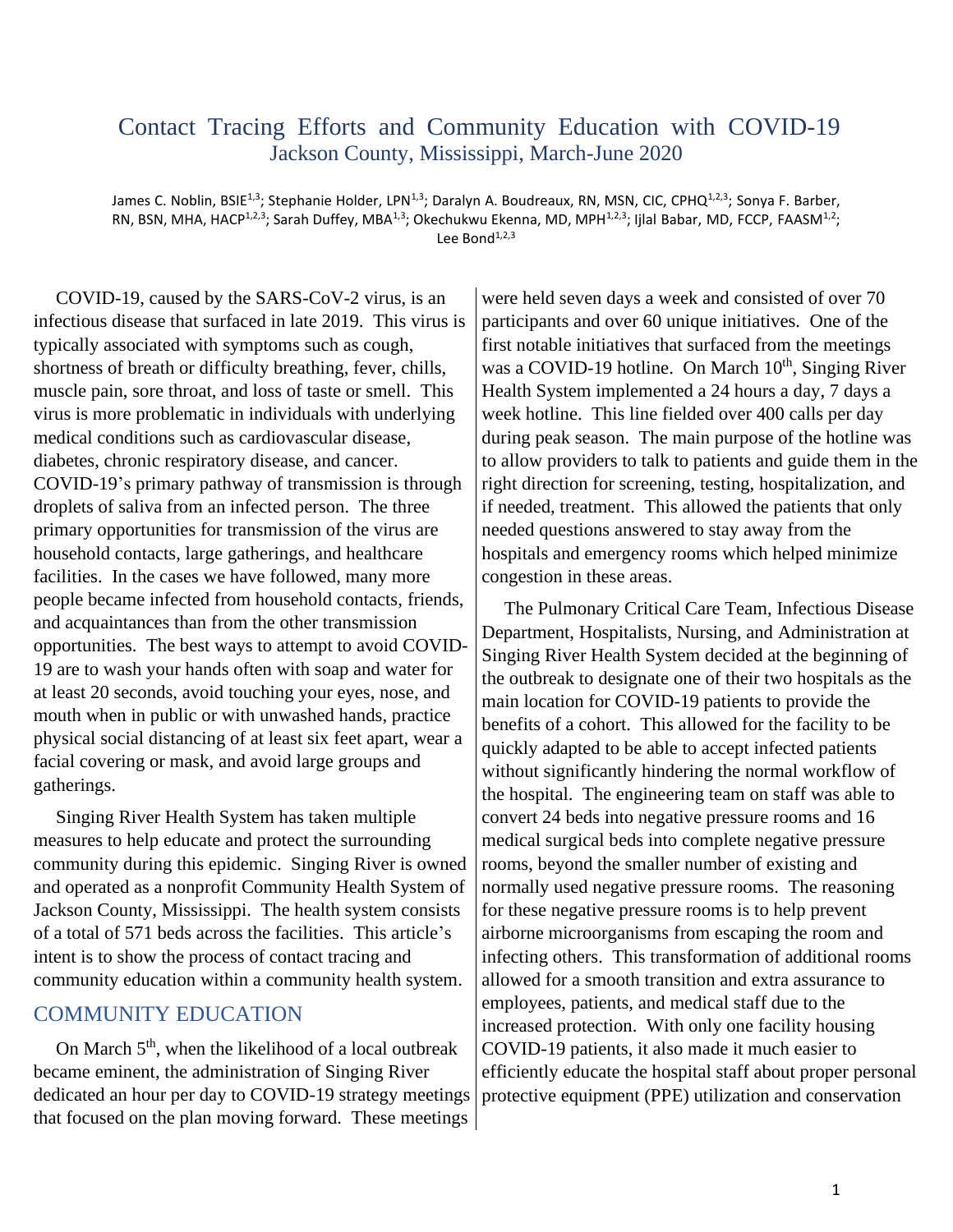which proved very beneficial due to the PPE shortage throughout the country.

Singing River Health System made a continual, conscious effort to educate the public about the ongoing epidemic. Biweekly calls were made to local nursing homes to support their needs and educate their staff. Daily updates were shared with community leaders. Weekly calls with other facilities in the region and a nearby Air Force base were made to educate on best practices, treatments, and other COVID-19 specific needs. The leadership team of Singing River conducted interviews, workshops, and conferences to educate the public through civic organizations, businesses, schools, and churches on the importance of hygiene, physical social distancing, staying at home alone to reduce the spread of the virus, and the importance of safely reopening the community.

## SOCIAL MEDIA

Singing River also used social media to help spread the details of COVID-19 and curtail the virus with daily Facebook live videos and robust [website](https://singingriverhealthsystem.com/) updates. During the medical battle against COVID-19, Singing River's Marketing and Communications Team continuously updated the system website which grew into ten dedicated COVID-19 pages. These pages were filled with information and resources regarding the system's statistics which were presented in a statement released by the CEO daily. These updates regarded visitation policies at the system's facilities, frequently asked questions to keep the community informed and calm, and "Singing River Strong" messages. "Singing River Strong" is a motto that was adopted throughout the pandemic. These materials helped the Marketing and Communications Team build additional content for social media pages, as this platform was the most successful channel to reach as many people as possible within the community. This also gave the team the ability to keep the public up to date on the ever-changing situation of COVID-19. Every day, Singing River reported the total number of cases confirmed within the system, tests collected, results received, and how many people were in an inpatient or outpatient setting. Singing River was the only health care system in the region that reported these statistics, which

built credibility about the system's transparency within the community. After an influx of support for the updates and videos, Singing River grew into providing daily Facebook Live videos which combined the statistical updates and commentary from leading health care professionals relaying their experiences from the frontlines against COVID-19. Singing River's Facebook page increased 1393% in user engagement in 85 days due to the content regarding the virus.

The most successful marketing campaigns launched during the pandemic were informative stories regarding the virus. "Stop the Spread, Call Ahead" urged those with symptoms to call the 24/7 hotline to be screened before visiting any facility that could put others at risk. "Facts, Not Fears" helped myth bust and explain the topics being discussed in the media regarding COVID-19, and the "Singing River Hero" stories of frontline healthcare workers around the health system and the yard signs that were placed in each team members' front yards by volunteers. These marketing campaigns paired with the continual informing of the public with COVID-19 statistics allowed Singing River to have one of the top healthcare pages in the state of Mississippi.

## TELEHEALTH

When Singing River admitted its first COVID-19 positive patient on March 9<sup>th</sup>, the health system had to adopt a limited visitor policy. Due to the visitor limitations, there needed to be some other method of communication between providers, patients, and family members. To try to provide continuity of care, telehealth technology was quickly deployed. Telehealth allows providers to communicate and support patients via video conferencing and store-and-forward imaging. Within the first 60 days of using this mode of communication, 97% of the health system's providers were conducting televisits, and over 10,000 visits were conducted using this medium. The platform is still being used today, and the functionality of the software has been extended to allow families to communicate with their loved ones who are being treated in the hospital. Due to the unforeseen circumstances of the virus, Singing River was able to implement telehealth technology on a significantly quicker timeline than expected.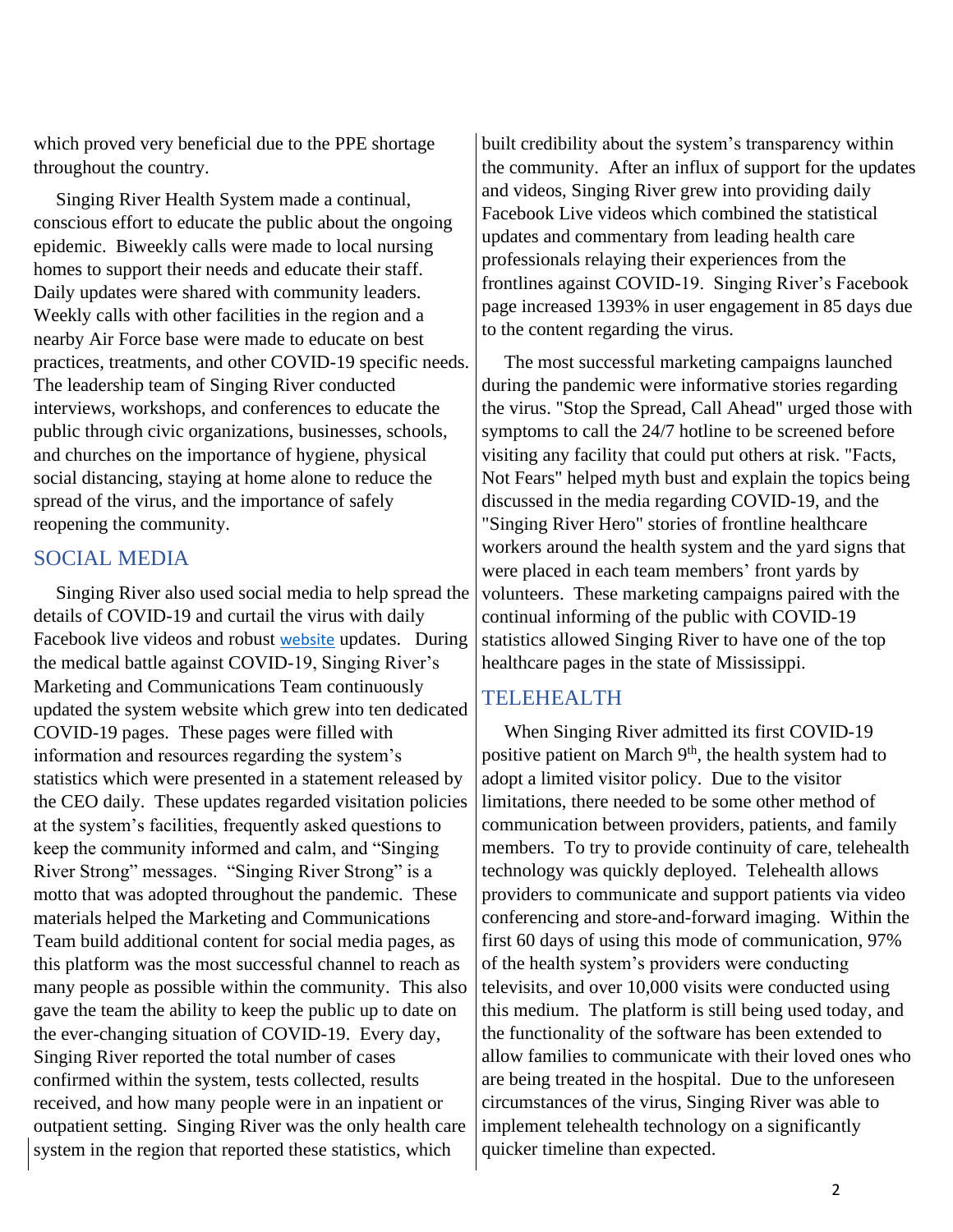#### CONTACT TRACING EFFORTS

One of the most notable products derived from the daily meetings, and largely the primary impetus for sharing this article, is that just a short time into the outbreak, a group of 15 staff members volunteered to formally aid patients in the navigation process following a positive COVID-19 test. During the process of navigating patients that were positive and dividing responsibilities for inpatient and outpatient positive patients, Singing River Health System decided to extend the patient navigator role to include elements of contact tracing. Typical contract tracing tasks such as supporting patients and warning contacts of exposure to stop chains of transmission were added to the navigator role. As the pandemic expanded, more navigators were assigned and the role became expanded as well, to include extensive contact tracing. [The State Health Department had limited](https://www.sunherald.com/news/coronavirus/article243634762.html?utm_source=pushly&intcid=%7B__explicit:pushly_572875%7D)  [resources](https://www.sunherald.com/news/coronavirus/article243634762.html?utm_source=pushly&intcid=%7B__explicit:pushly_572875%7D) and was unable to respond quickly to every positive patient due to the magnitude of the outbreak. The patient navigator role transformed into a culmination of tasks that involved contact tracing, epidemiology, navigating, and educating. Much time was spent educating patients and their families on isolation and identification of contacts.

Contact tracing can be consuming of both resources and time. Contact tracing members assisted infected patients in recalling who they may have been in close contact with that may have become infected. The potentially infected parties are informed of possible exposure, provided education, and encouraged to follow the Centers for Disease Control and Prevention's (CDC) guidelines to quarantine for at least 14 days to keep the surrounding community safe. The potentially infected parties receive information and support to understand their potential risk and how they can spread the infection to others around them. Throughout this process, the contact tracer remains in contact with the known infected individual to ensure that he or she is staying safe and out of the public. This also allows the infected individual to voice any questions or concerns to a knowledgeable medical professional. As more and more individuals are becoming infected and supplies are running [scarce,](https://www.npr.org/2020/05/28/863558750/coronavirus-testing-machines-are-latest-bottleneck-in-troubled-supply-chain) it shows the true importance of reducing potential infections through contact tracing.

As Singing River Health System's contact tracers continued their efforts, clusters were identified within the surrounding communities. Through discussion with an infected patient or household contact, contact tracers could identify public health guidelines were not being followed, and it could be determined that the source of the contagion was either the infected person or the person who had infected them that spread the virus. Singing River was able to share with the community in Jackson County, Mississippi, which areas were becoming hotspots for the virus. This allowed the public to be more careful in these areas to reduce the opportunity for added exposure. Due to the aggressive contact tracing efforts and continual education of the public that Singing River Health System portrayed, there was a notable decline in positive cases moving forward within the county. The decline in positive cases is shown on the following page in Figure 1.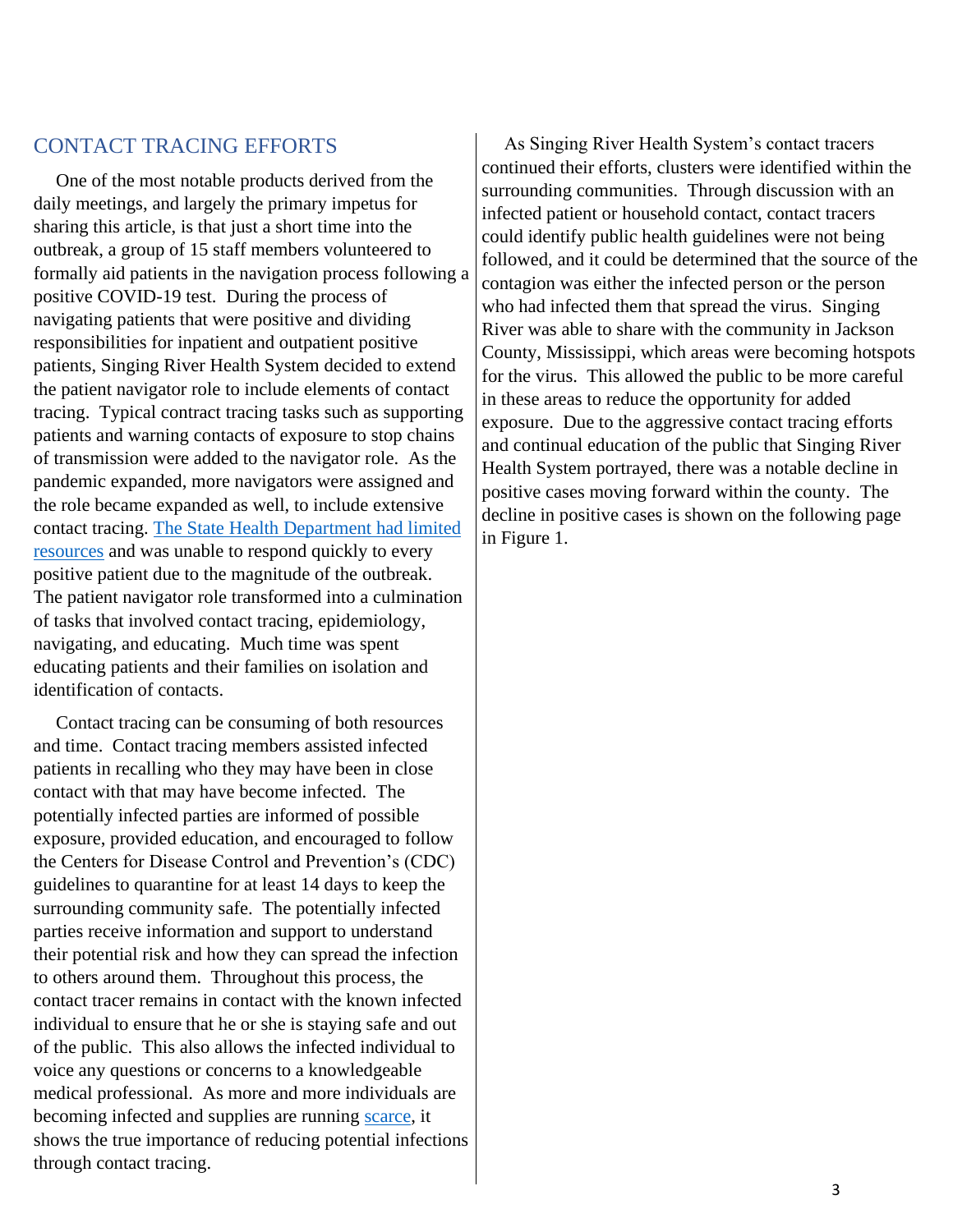

**Figure 1. Positive COVID-19 Cases in Mississippi v. Jackson County – Jackson County, Mississippi, March-May 2020**

## INSTANCES OF CONTACT TRACING

Due to patient privacy practices, the specific identity of the infected individual must remain undisclosed throughout this process. For the denoting of patients in the following cases of contact tracing, the format of  $A_{11}$ will be used. "A" will be used to denote the patient belonging to the family cluster "A." The subscript numbers will be denoted by event order and transmission order, respectively. For example, A<sup>11</sup> belongs to family cluster A that became infected by the first known event as the first infected individual of that family cluster.

In one instance of contact tracing in March, patient  $B_{11}$ , not feeling well, came over to patient  $A_{11}$ 's home to visit. On the same day, patient  $C_{21}$  came over to patient  $A_{11}$ 's home to do housework. The patient not feeling well initially, patient  $B_{11}$ , tested positive for COVID-19 on  $3/23$ . Patient  $A_{11}$ 's wife and household contact, patient A32, developed symptoms of the virus and tested positive on  $3/28$ . Patient A<sub>11</sub> was tested due to patient A<sub>32</sub>'s positive test and being household contacts. Patient A<sup>11</sup> tested positive for COVID-19 on 4/1. Also, on 4/1, patient  $C_{21}$ , the friend doing housework, received a positive test result. Patient  $C_{21}$ 's son and household contact, patient C42, tested positive for COVID-19 on 4/4.

Patient  $B_{11}$ , the original friend not feeling well, received a second positive test result on 4/10, 19 days after the first test result. Unfortunately, patients  $C_{21}$  and  $A_{32}$  both passed away due to complications of the virus. In this case, there were five COVID-19 positive patients, two of which lost their lives to the virus. One patient also had a relapse of symptoms and tested positive for a second time.

Patient  $F_{11}$  is a healthcare professional. This patient traveled by plane to a COVID-19 hotspot to attend a family celebration. Patient  $F_{11}$  tested positive for COVID-19 on 3/25. No other family members of the family cluster "F" developed symptoms or received a positive test result. Patient  $F_{11}$  adhered to CDC guidelines and quarantined for 14 days. After the quarantine concluded, this patient was safe to return to work.

In another case, the manager of a construction crew, patient  $W_{11}$ , visited the house of patient  $X_{11}$  on 3/24. On 3/30, patient  $X_{11}$  and the patient's three children,  $X_{22}$ ,  $X_{23}$ , and  $X_{24}$ , started to develop symptoms of COVID-19. Patient  $X_{11}$  quarantined after symptom onset and tested positive on  $4/20$ . Patient W<sub>11</sub> received a positive test result on 4/1, but this patient insisted on continuing work after symptom onset. Patients  $X_{22}$ ,  $X_{23}$ , and  $X_{24}$  are considered [probable COVID-19 positive](http://www.health.gov.on.ca/en/pro/programs/publichealth/coronavirus/docs/2019_case_definition.pdf) patients due to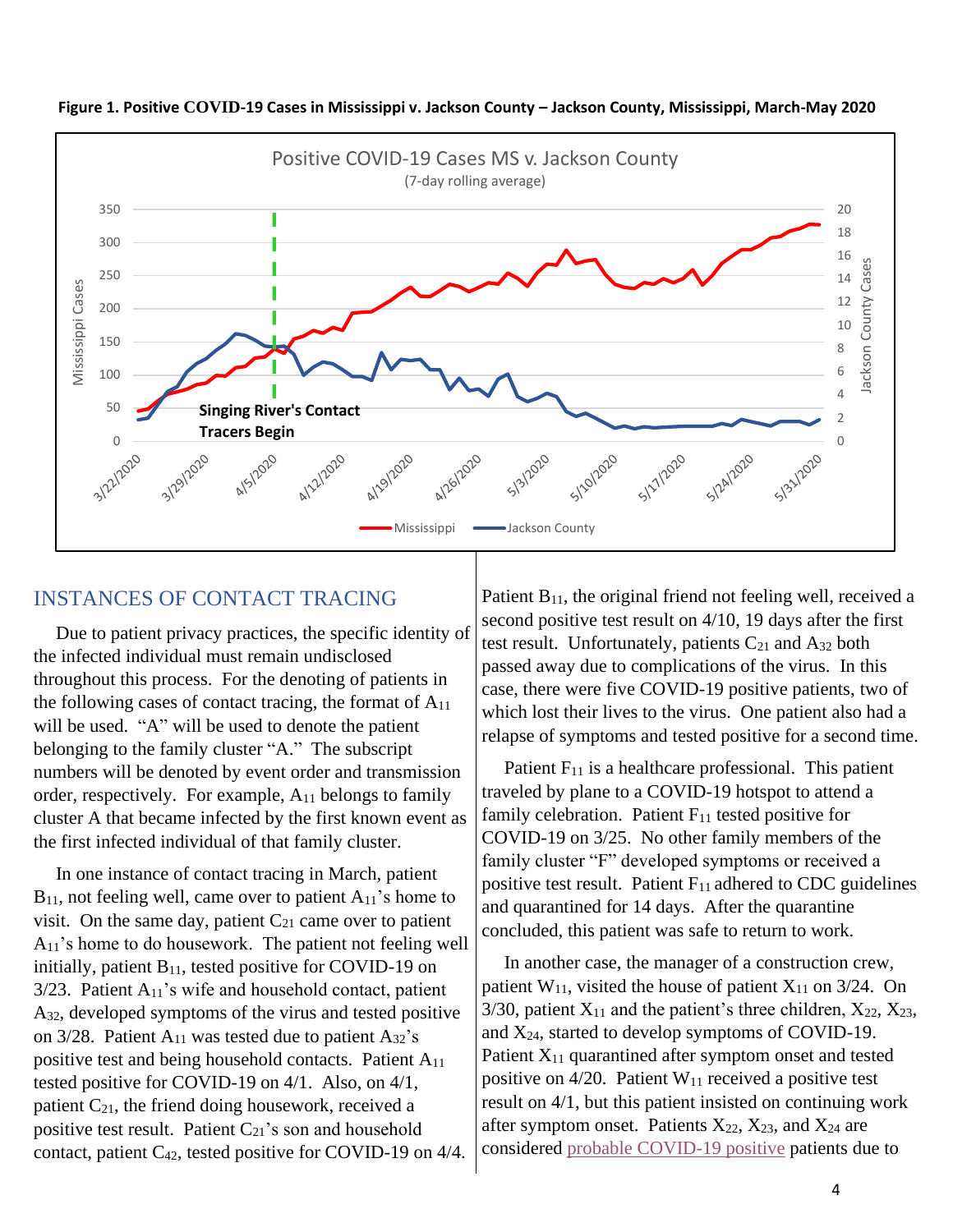the similar timeline of symptom onset and the sharing of a household with a positive patient, patient  $X_{11}$ . This construction crew worked on jobs ranging from New Orleans, Louisiana, to Birmingham, Alabama. Singing River Health System was able to assist patient  $X_{11}$ 's family by delivering informational packets and needed supplies to aid the family while the head of the household quarantined with the virus. In this case, there were two positive COVID-19 patients and three probable cases.

Patient  $H_{11}$  was the manager of a gas station. Patient H<sup>11</sup> was tested for COVID-19 on 4/4 and continued to work until  $4/10$ , when patient H<sub>11</sub> received a positive test result. Patient  $I_{11}$  was an employee of the gas station. This patient felt no symptoms other than headaches. Patient  $I_{21}$ , parent and household contact of patient  $I_{11}$ , developed symptoms on 4/4. Symptoms worsened, and Patient  $I_{21}$  tested positive on 4/12. Patient  $I_{22}$  was also a household contact of the family cluster "I". Patient I<sub>22</sub> tested positive for the virus on  $4/15$ . Patients  $I_{21}$  and  $I_{22}$ claimed to not have gone anywhere for quite some time. During this timeframe, multiple other employees were out sick. Patient  $I_{11}$ , an employee of the gas station and household contact of the "I" family, is considered a probable COVID-19 positive patient due to the household contacts being positive and no test being completed. In this case, there were three positive COVID-19 patients, one probable patient, and potentially multiple other employees that were positive for the virus.

Patients  $M_{11}$  and  $M_{12}$  were household contacts that recently returned from vacation at Walt Disney World. Patient M<sup>12</sup> worked in the entertainment industry. Patient  $N_{11}$  also worked in this sector in the same department as patient M12. Patient M<sup>12</sup> coughed in a small vicinity of patient  $N_{11}$ , precisely onto patient  $N_{11}$  and a shared keyboard. Nearly a week after this occurred, Patient  $N_{11}$ developed symptoms that were first believed by an urgent care facility to be sinus symptoms. After worsening and going to a Primary Care facility, this patient received a positive COVID-19 test on 3/23. Patient M<sub>11</sub> also received a positive test result. After the test results, Patient  $N_{11}$ , who suffers from asthma, developed worsening symptoms and was hospitalized for over two weeks.

In an instance shown in Figure 2 on the following page, patients  $S_{11}$ ,  $S_{12}$ ,  $S_{13}$ , and  $S_{14}$  are household contacts. All three patients developed symptoms of the virus in mid-to-late March. A sibling of the symptomatic patients, patient  $S_{21}$ , came to assist in taking care of patients  $S_{11}$ ,  $S_{12}$ , and  $S_{13}$ . Patients  $S_{11}$  and  $S_{12}$  tested positive for COVID-19 on  $3/24$ . Patient S<sub>13</sub> received a positive test result on  $3/27$ . Patient S<sub>14</sub> also received a positive test result, but the date of the test result is unknown. Patient  $S_{21}$ , the sibling assisting the household, developed symptoms on 3/25 and tested positive for COVID-19 on  $3/27$ . Patient T<sub>41</sub> was working directly with patient  $S_{21}$  on the two days prior to patient  $S_{21}$ 's positive test. Patient  $T_{41}$  developed symptoms on  $3/30$ and tested positive for COVID-19 on the same day. In this case, five individuals received positive test results. Unfortunately, one of the five individuals, patient  $S_{11}$ , passed away because of the virus.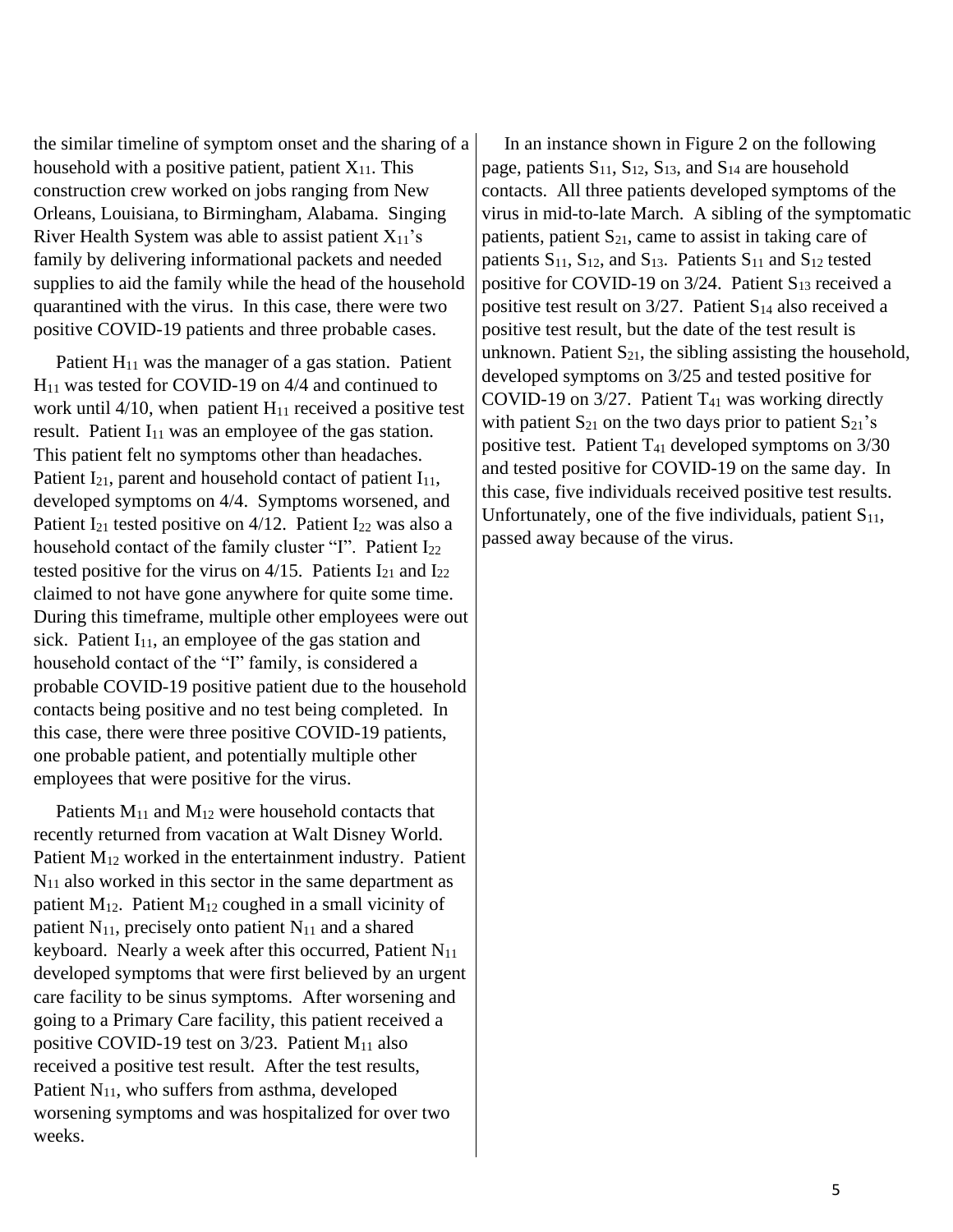

**Figure 2. Timeline of COVID-19 positive results with transmission events – Jackson County, Mississippi, March-April 2020**

\*: Patient S<sub>14</sub>'s date of COVID-19 positive test result is unknown.

Patient  $O_{11}$  was a COVID-19 positive patient. Patient  $O_{12}$  was a household contact of patient  $O_{11}$ . Patient  $O_{12}$ visited a local assisted-care facility where two employees, patients  $P_{21}$  and  $Q_{21}$ , subsequently tested positive. After this exposure, but before symptom onset, patient  $Q_{21}$ attended a family gathering of over 50 people. The evening of the gathering, patient  $Q_{21}$  spent the night at the parents' home. The following day, patient  $Q_{21}$  and the father, patient Q32, developed symptoms for COVID-19. Without knowledge of the father's symptoms, patient Q21 sent the children to stay with the parents to prevent obtaining the virus. Patient  $Q_{21}$  tested positive for COVID-19 on  $4/1$ . Days after, patient  $Q_{21}$ 's daughter, patient  $Q_{44}$ , and patient  $Q_{32}$  tested positive. Patient  $Q_{21}$ 's mother, patient  $Q_{33}$ , tested positive on 4/10. In summary, a household exposure of COVID-19 was presented to an assisted-care facility where two employees were infected. One of these two employees possibly exposed over 50 individuals at a large family gathering. At least three

confirmed COVID-19 positive patients can be linked back to patient  $Q_{21}$ .

In an instance of a manual labor workforce that works predominately outside, the crew was thought to have been exposed to a COVID-19 positive patient. Being proactive, the workforce manager insisted that the entire crew be tested for the virus. Out of 26 employees tested, nine employees tested positive for COVID-19 on 6/5.

Through contact tracing, many cases have been documented where patients mistake COVID-19 for a common sinus infection due to the similarities in some symptoms. Patient  $\alpha_{11}$  believed to have a sinus infection. In attempt to treat this, the patient attended an urgent care clinic on  $5/27$  where patient  $\alpha_{11}$  received an Azithromycin antibiotic, commonly referred to as a Z-Pak. After receiving and taking the antibiotics for multiple days, patient  $\alpha_{11}$  started to feel better and returned to work at a public entity. Over the next week, multiple employees of the entity started to become sick. One employee tested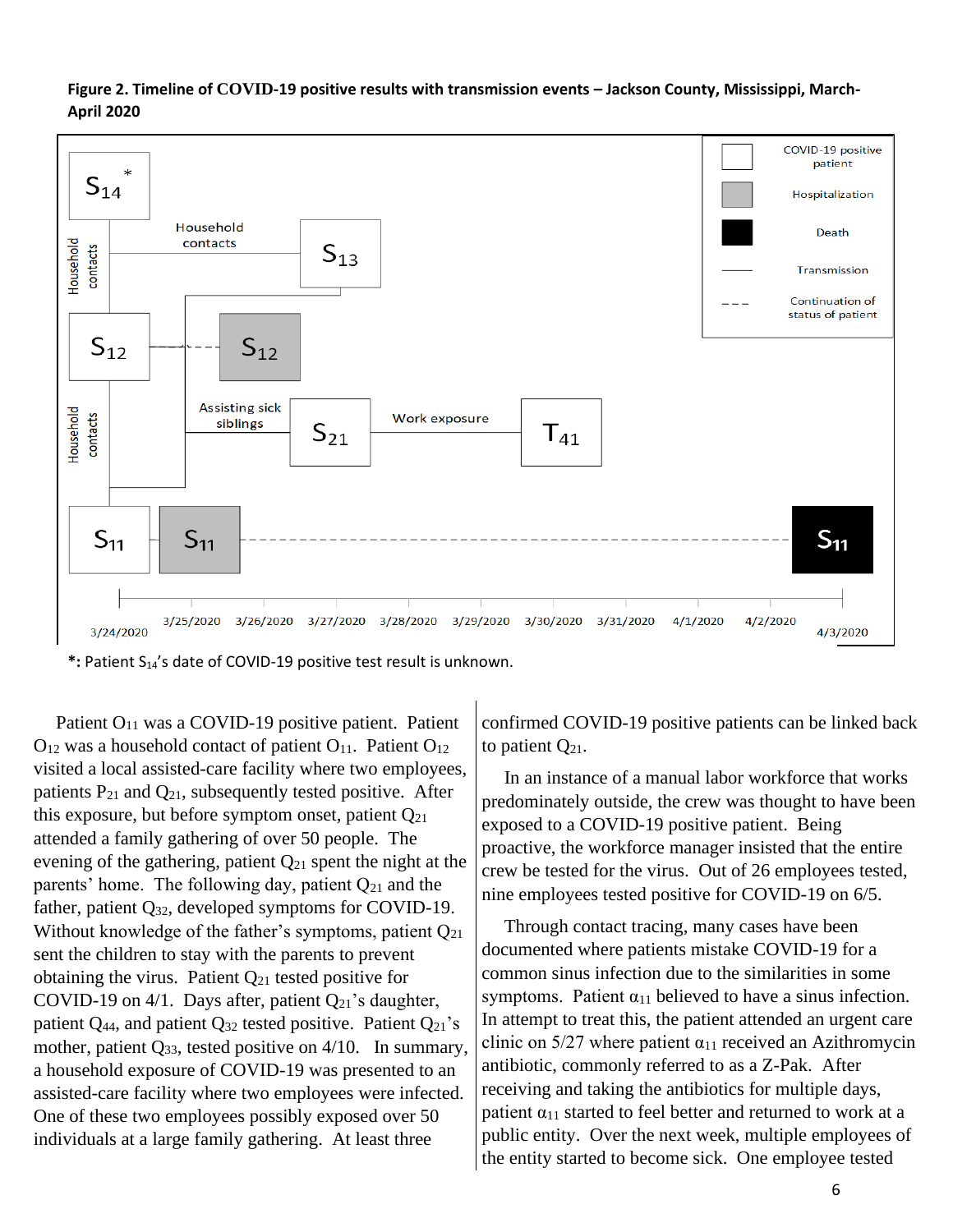positive for COVID-19 on 6/5. Patient  $\alpha_{11}$  tested positive on 6/7. Another employee received a positive test result on 6/10. Patient  $\alpha_{11}$ 's significant other, patient  $\alpha_{22}$ , works for a personal care service. Patient  $\alpha_{22}$  tested positive for COVID-19 on 6/7. In summary, five employees of a public entity tested positive for the virus with large potential of exposure to other individuals. Patient  $\alpha_{22}$ tested positive while working for a personal care service which also had a large potential of exposure to individuals within the community.

In a case shown below in Figure 3, a member of a traveling manual labor group began to feel sick the week of 5/18. This individual, patient  $\beta_{11}$ , was diagnosed with Walking Pneumonia the same week. On Memorial Day, 5/25, patient  $β_{11}$  attended a family gathering. On 6/1, patient  $\beta_{11}$  and this patient's household contact, patient  $β<sub>12</sub>$ , tested positive for COVID-19. On 5/31, patients  $β<sub>24</sub>$ ,  $β<sub>25</sub>$ , and  $β<sub>26</sub>$ , who all attended the family gathering, attended a church service. Patients  $\beta_{24}$ ,  $\beta_{25}$ , and  $\beta_{26}$ , all received a positive test result on 6/8. At the church service, these three patients exposed patient  $\phi_{31}$  to COVID-19. Patient  $\phi_{31}$  tested positive for the virus on 6/9. Patient  $β_{27}$  also attended the Memorial Day gathering and received a positive COVID-19 test result on 6/8. Patient  $\beta_{23}$  assisted a friend, patient  $\lambda_{41}$ , in moving furniture in a household setting on  $6/1$ . Patient  $\beta_{23}$  tested positive for the virus on  $6/4$ . Patient  $\lambda_{41}$  tested positive on 6/10. In summary, 7 family members contracted the virus from a family gathering. There are also 13 probable COVID-19 positive patients involved with the family cluster "β". Through encounters with friends and acquaintances, two additional individuals tested positive for the virus.



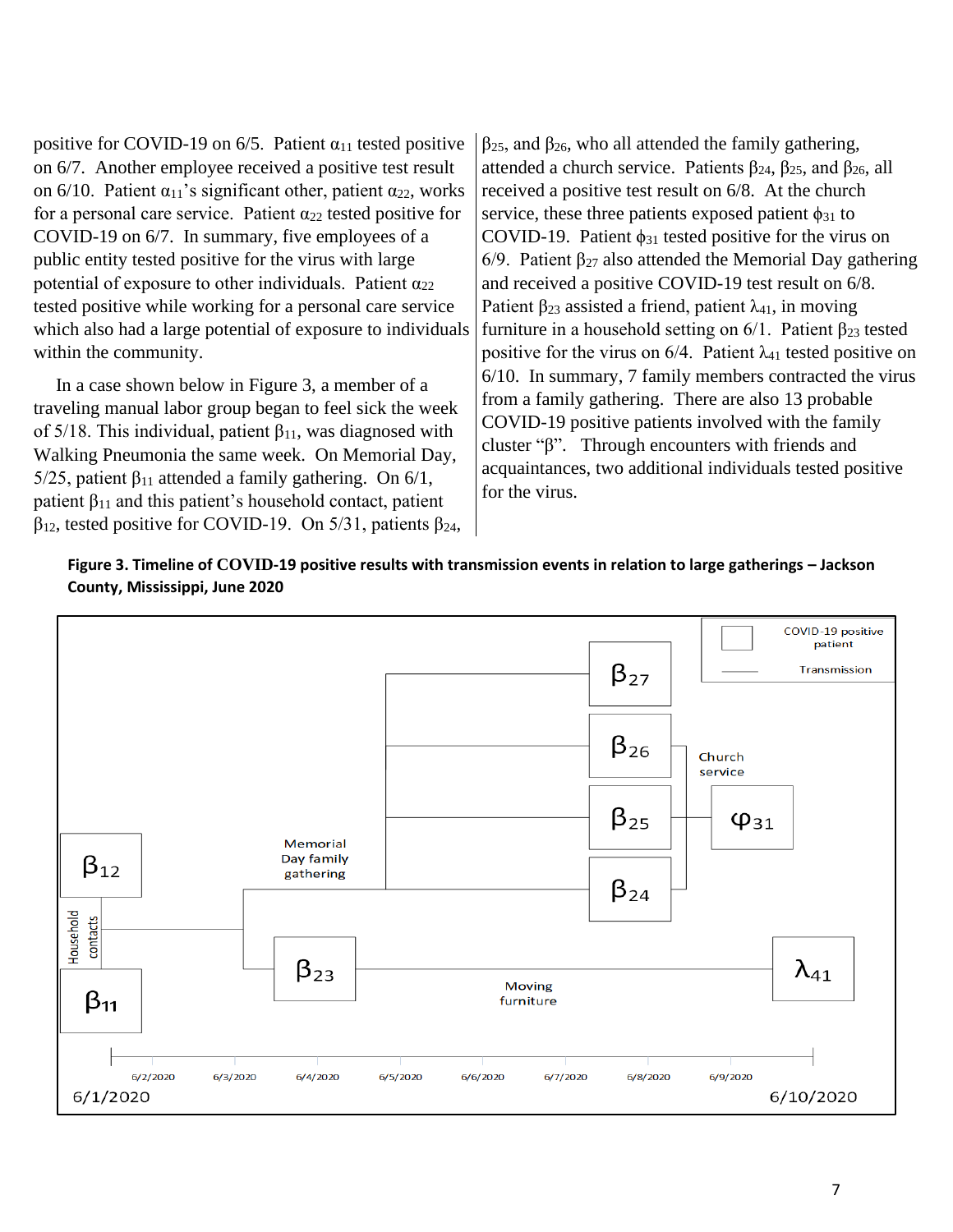Patient  $Z_{11}$  is an 80-year-old with a home oxygen concentrator (HOC). This patient falls into the age range and pre-existing medical condition categories that COVID-19 strikes harshly. Patient  $Z_{11}$  quarantined for 14 days and was able to make a full recovery. This is an instance of hope for individuals that fall into either of these two categories regarding age or pre-existing medical conditions.

Many other connections were made, allowing the navigators to assist not only the patient but also those who the patient encountered, thus potentially helping to limit the spread of the virus. This process led to community benefit actions of both individualized and mass education which, based on our experience, has been instrumental in helping slow the spread of the virus.

A barrier identified in Singing River's contact tracing efforts surrounds some patients refusing to communicate with contact tracers due to the thought of being asymptomatic. There has been much debate over asymptomatic transmission. Some [experts](https://www.cnbc.com/2020/06/08/asymptomatic-coronavirus-patients-arent-spreading-new-infections-who-says.html) believe asymptomatic carriers are not a primary culprit for spreading the virus, which is a conclusion that is congruent with Singing River's contact tracing results. This emphasizes the fact that education should be most focused on avoiding clear sources of transmission. In addition, it was learned throughout the process that many people have symptoms but ignore them or are relatively unaware of the symptom. Examples of this could be an initial or brief episode of cough, fever, or fatigue. Our investigation supports multiple occasions where patients stated they were "asymptomatic" but upon further discussion reported a brief episode of at least one symptom. Whether symptomatic or not, contact tracing and community education helped reduce the spread of COVID-19 within the Jackson County community.

# CULMINATION OF COMMUNITY EDUCATION AND CONTACT TRACING

Continual education of COVID-19 to the community in conjunction with vigorous contact tracing was able to decrease the amount of positive cases per day. Singing River, being a small, community health system, was able to alleviate certain tasks of healthcare professionals to allow opportunity for workers to be a part of a greater

change. Some healthcare workers that would not have had a direct impact on COVID-19 outcomes were able to directly impact the pandemic through their efforts. These professionals were able to serve as contact tracers and continually educate the public on the specifics of the virus which allowed the people of the county to go forth into the public with knowledge to protect themselves.

Due to the unprecedented times of a worldwide pandemic, Singing River Health System was forced to take drastic action to ensure the health of the community. While the entire process started with the first line care of the patient, the combination of leadership meetings, navigation, contact tracing, and community education proved to be paramount in gaining control of COVID-19.

#### Acknowledgments

 The patients outlined in this article; Singing River Health System's health care personnel that cared for the patients; Singing River's infection prevention team; Singing River's COVID-19 contact tracing/navigator team.

Corresponding author: Sonya F. Barber, sonya.barber@mysrhs.com, 228-809-2383.

<sup>1</sup>Singing River Health System; <sup>2</sup>Singing River's infection prevention team; <sup>3</sup>Singing River's COVID-19 contact tracing/navigator team.